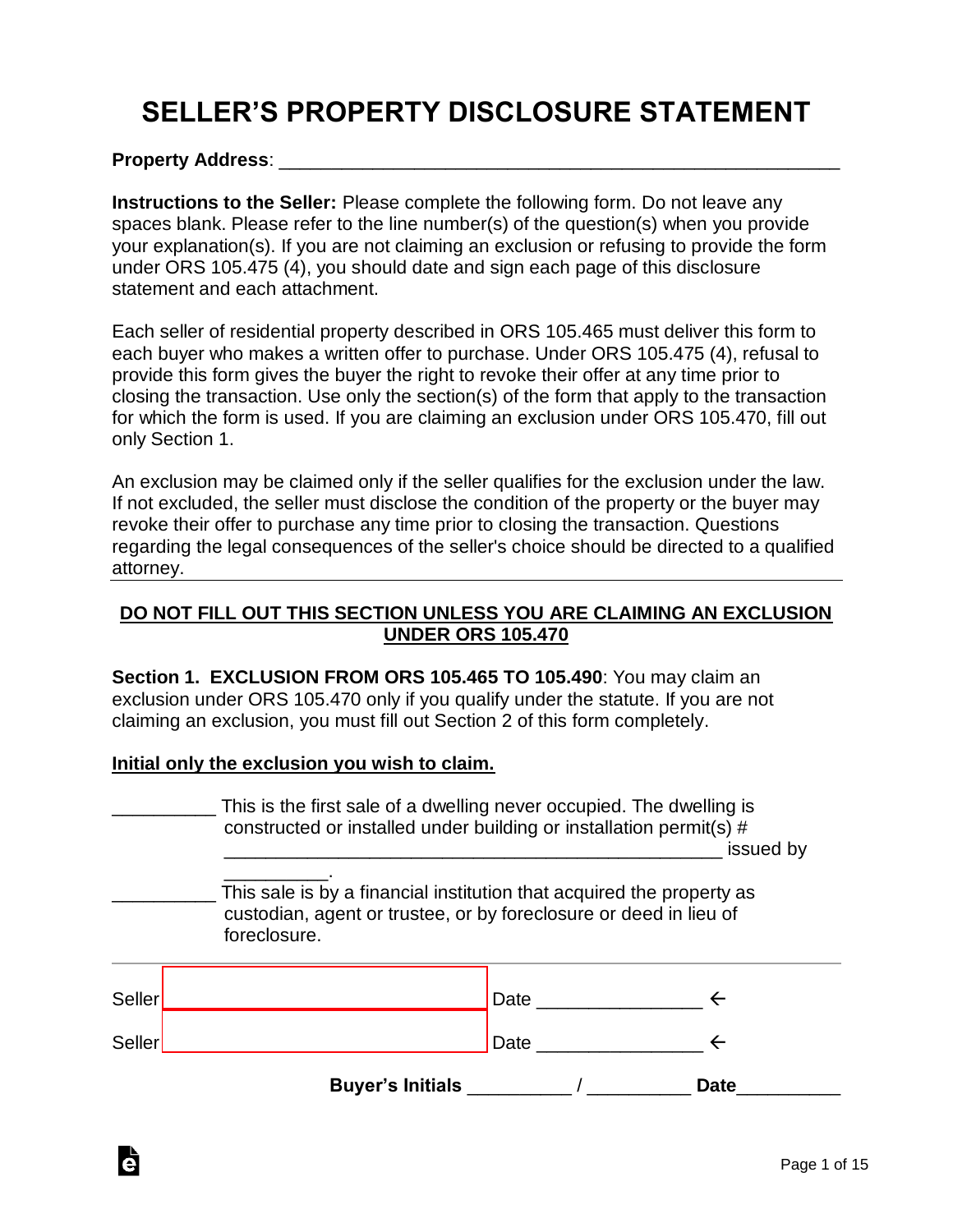| The seller is a court appointed (Check only one): $\Box$ receiver<br>$\Box$ personal representative $\Box$ trustee $\Box$ conservator $\Box$ guardian. |                                                   |  |  |  |
|--------------------------------------------------------------------------------------------------------------------------------------------------------|---------------------------------------------------|--|--|--|
|                                                                                                                                                        | The sale or transfer is by a governmental agency. |  |  |  |
| Signature(s) of Seller(s) Claiming Exclusion                                                                                                           |                                                   |  |  |  |
|                                                                                                                                                        |                                                   |  |  |  |
|                                                                                                                                                        |                                                   |  |  |  |
| Signature(s) of Buyer(s) Acknowledging Seller's Claim                                                                                                  |                                                   |  |  |  |
|                                                                                                                                                        | Date $\leftarrow$                                 |  |  |  |
|                                                                                                                                                        |                                                   |  |  |  |

#### **IF YOU DID NOT CLAIM AN EXCLUSION IN SECTION 1, YOU MUST FILL OUT THIS SECTION.**

Section 2. SELLER'S PROPERTY DISCLOSURE STATEMENT

(**NOT A WARRANTY**) (ORS 105.465)

Ġ

NOTICE TO THE BUYER: THE FOLLOWING REPRESENTATIONS ARE MADE BY THE SELLER(S) CONCERNING THE CONDITION OF THE PROPERTY LOCATED AT **\_\_\_\_\_\_\_\_\_\_\_\_\_\_\_\_\_\_\_\_\_\_\_\_\_\_\_\_\_\_\_** "THE PROPERTY."

DISCLOSURES CONTAINED IN THIS FORM ARE PROVIDED BY THE SELLER ON THE BASIS OF SELLER'S ACTUAL KNOWLEDGE OF THE PROPERTY AT THE TIME OF DISCLOSURE.

| Seller | Date |  |
|--------|------|--|
| Seller | Date |  |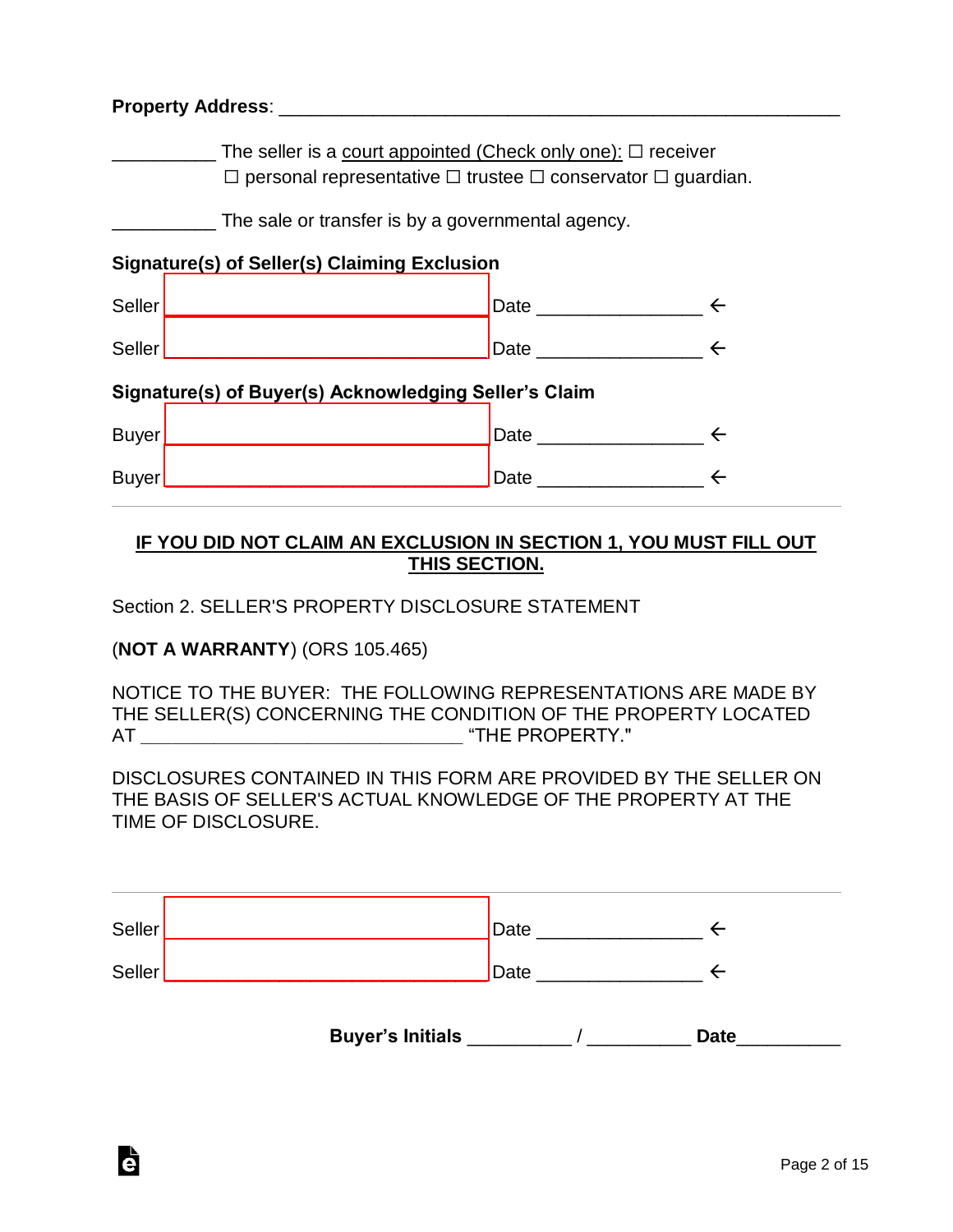BUYER HAS FIVE BUSINESS DAYS FROM THE SELLER'S DELIVERY OF THIS SELLER'S DISCLOSURE STATEMENT TO REVOKE BUYER'S OFFER BY DELIVERING BUYER'S SEPARATE SIGNED WRITTEN STATEMENT OF REVOCATION TO THE SELLER DISAPPROVING THE SELLER'S DISCLOSURE STATEMENT, UNLESS BUYER WAIVES THIS RIGHT AT OR PRIOR TO ENTERING INTO A SALE AGREEMENT.

FOR A MORE COMPREHENSIVE EXAMINATION OF THE SPECIFIC CONDITION OF THIS PROPERTY, BUYER IS ADVISED TO OBTAIN AND PAY FOR THE SERVICES OF A QUALIFIED SPECIALIST TO INSPECT THE PROPERTY ON BUYER'S BEHALF INCLUDING, FOR EXAMPLE, ONE OR MORE OF THE FOLLOWING: ARCHITECTS, ENGINEERS, PLUMBERS, ELECTRICIANS, ROOFERS, ENVIRONMENTAL INSPECTORS, BUILDING INSPECTORS, CERTIFIED HOME INSPECTORS, OR PEST AND DRY ROT INSPECTORS.

Seller  $\Box$  is  $\Box$  is not occupying the property

### **I.SELLER'S REPRESENTATIONS:**

The following are representations made by the seller and are not the representations of any financial institution that may have made or may make a loan pertaining to the property, or that may have or take a security interest in the property, or any real estate licensee engaged by the seller or the buyer.

**\*If you mark yes on items with \*, attach a copy or explain on an attached sheet.**

#### **1. TITLE**

Ġ

A. Do you have the legal authority to sell the property?  $\Box$  Yes  $\Box$  No  $\Box$  Unknown

\*B. *Is title to the property subject to any of the following*: ☐ Yes\* ☐ No ☐ Unknown

☐ First right of refusal ☐ Option Lease ☐ Rental Agreement ☐ Other listing ☐ Life estate

| Seller |                         | Date |             |
|--------|-------------------------|------|-------------|
| Seller |                         | Date |             |
|        | <b>Buyer's Initials</b> |      | <b>Date</b> |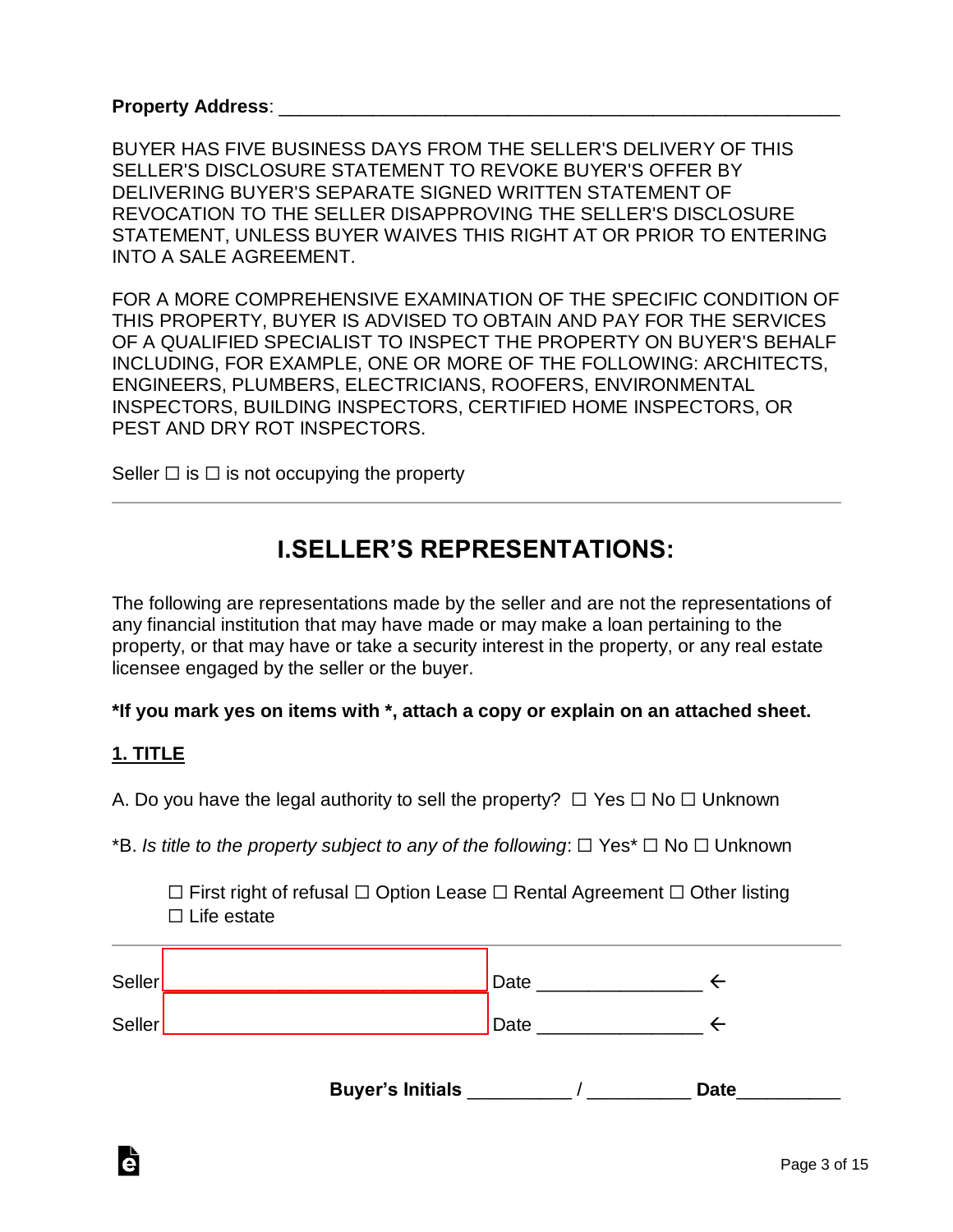\*C. *Is the property being transferred an unlawful unit of land*? ☐ Yes\* ☐ No ☐ Unknown

\*D. *Are there any encroachments, boundary agreements, boundary disputes or recent boundary changes?* ☐ Yes\* ☐ No ☐ Unknown

\*E. *Are there any rights of way, easements, licenses, access limitations or claims that may affect your interest in the property?* □ Yes<sup>\*</sup> □ No □ Unknown

\*F. *Are there any agreements for joint maintenance of an easement or right of way?* ☐ Yes\* ☐ No ☐ Unknown

\*G. *Are there any governmental studies, designations, zoning overlays, surveys or notices that would affect the property?* □ Yes □ No □ Unknown

\*H. Are there any pending or existing governmental assessments against the property? ☐ Yes\* ☐ No ☐ Unknown

\*I. *Are there any zoning violations or nonconforming uses?* ☐ Yes\* ☐ No ☐ Unknown

\*J. *Is there a boundary survey for the property?* ☐ Yes\* ☐ No ☐ Unknown

\*K. *Are there any covenants, conditions, restrictions or private assessments that affect the property?*  $\Box$  Yes<sup>\*</sup>  $\Box$  No  $\Box$  Unknown

\*L. *Is the property subject to any special tax assessment or tax treatment that may result in levy of additional taxes if the property is sold?*  $\Box$  Yes<sup>\*</sup>  $\Box$  No  $\Box$  Unknown

#### **2. WATER**

à

A. Household Water

(1) The source of the water is (check ALL that apply):  $\Box$  Public  $\Box$  Community ☐ Private ☐ Other

| Seller |                         | Date |             |
|--------|-------------------------|------|-------------|
| Seller |                         | Date |             |
|        | <b>Buyer's Initials</b> |      | <b>Date</b> |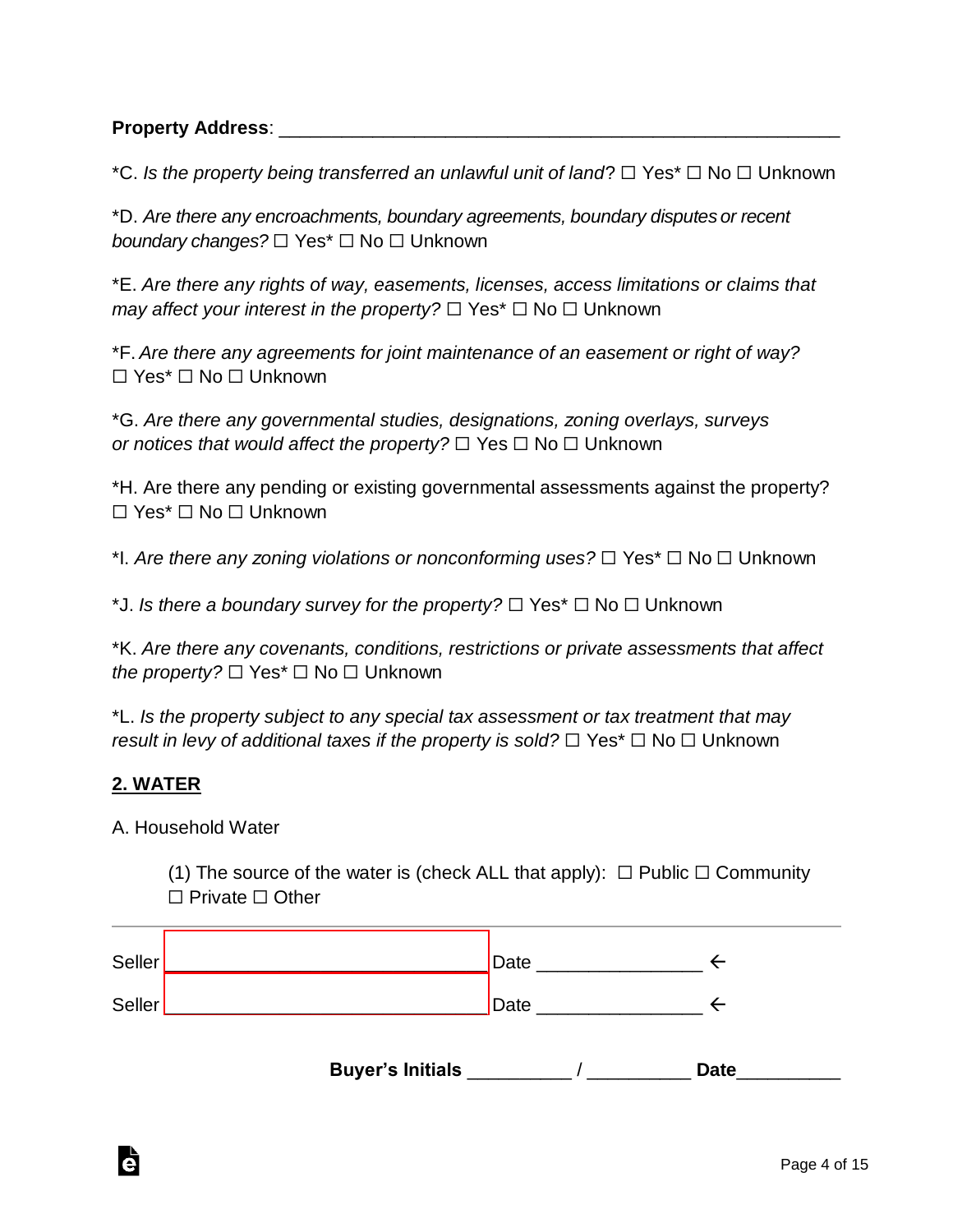*\*a) Does the water source require a permit?* ☐ Yes\* ☐ No ☐ Unknown

*If yes, do you have a permit?* □ Yes □ No □ Unknown □ NA

(2) Water source information:

*\*a) Does the water source require a permit?* ☐ Yes\* ☐ No ☐ Unknown

*If yes, do you have a permit?* □ Yes □ No □ Unknown □ NA

*\*b) Is the water source located on the property?* ☐ Yes\* ☐ No ☐ Unknown ☐ NA

\**If not, are there any written agreements for a shared water source?*  ☐ Yes\* ☐ No ☐ Unknown ☐ NA

*\*c) Is there an easement (recorded or unrecorded) for your access to or maintenance of the water source?* □ Yes<sup>\*</sup> □ No □ Unknown

d) If the source of water is from a well or spring, have you had any of the following in the past 12 months?  $\Box$  Yes  $\Box$  No  $\Box$  Unknown  $\Box$  NA

☐ Flow test ☐ Bacteria test ☐ Chemical contents test

\*e) *Are there any water source plumbing problems or needed repairs?* ☐ Yes\* ☐ No ☐ Unknown

(3) Are there any water treatment systems for the property?  $\Box$  Yes  $\Box$  No ☐ Unknown

☐ Leased ☐ Owned

à

| Seller        | Date |  |
|---------------|------|--|
| <b>Seller</b> | Date |  |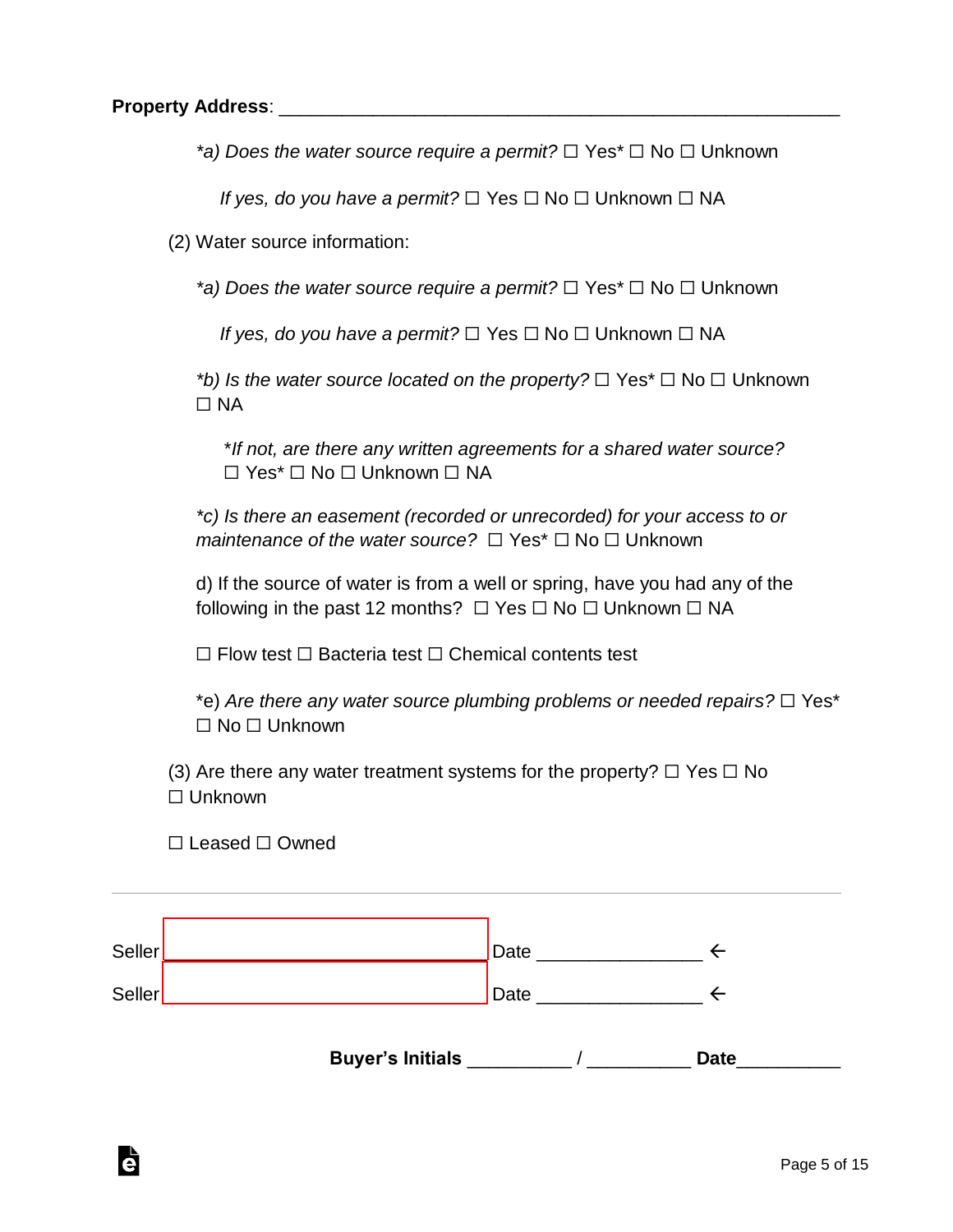B. Irrigation

(1) Are there any  $\Box$  water rights or  $\Box$  other rights for the property?  $\Box$  Yes  $\Box$  No ☐ Unknown

\**(2) If any exist, has the irrigation water been used during the last five-year period?*  $□$  Yes<sup>\*</sup>  $□$  No  $□$  Unknown  $□$  NA

\**(3) Is there a water rights certificate or other written evidence available?* ☐ Yes\* ☐ No ☐ Unknown ☐ NA

C. Outdoor Sprinkler System

(1) Is there an outdoor sprinkler system for the property?  $\Box$  Yes  $\Box$  No ☐ Unknown

(2) Has a back-flow valve been installed?  $\Box$  Yes  $\Box$  No  $\Box$  Unknown  $\Box$  NA

(3) Is the outdoor sprinkler system operable?  $\Box$  Yes  $\Box$  No  $\Box$  Unknown  $\Box$  NA

#### **3. SEWAGE SYSTEM**

Ġ

A. Is the property connected to a public or community sewage system?  $\Box$  Yes  $\Box$  No ☐ Unknown

B. Are there any new public or community sewage systems proposed for the property? ☐ Yes ☐ No ☐ Unknown

C. Is the property connected to an on-site septic system?  $\Box$  Yes  $\Box$  No  $\Box$  Unknown

(1) If yes, when was the system installed?  $□$  Unknown  $□$  NA

| <b>Seller</b> | Date |  |
|---------------|------|--|
| <b>Seller</b> | Date |  |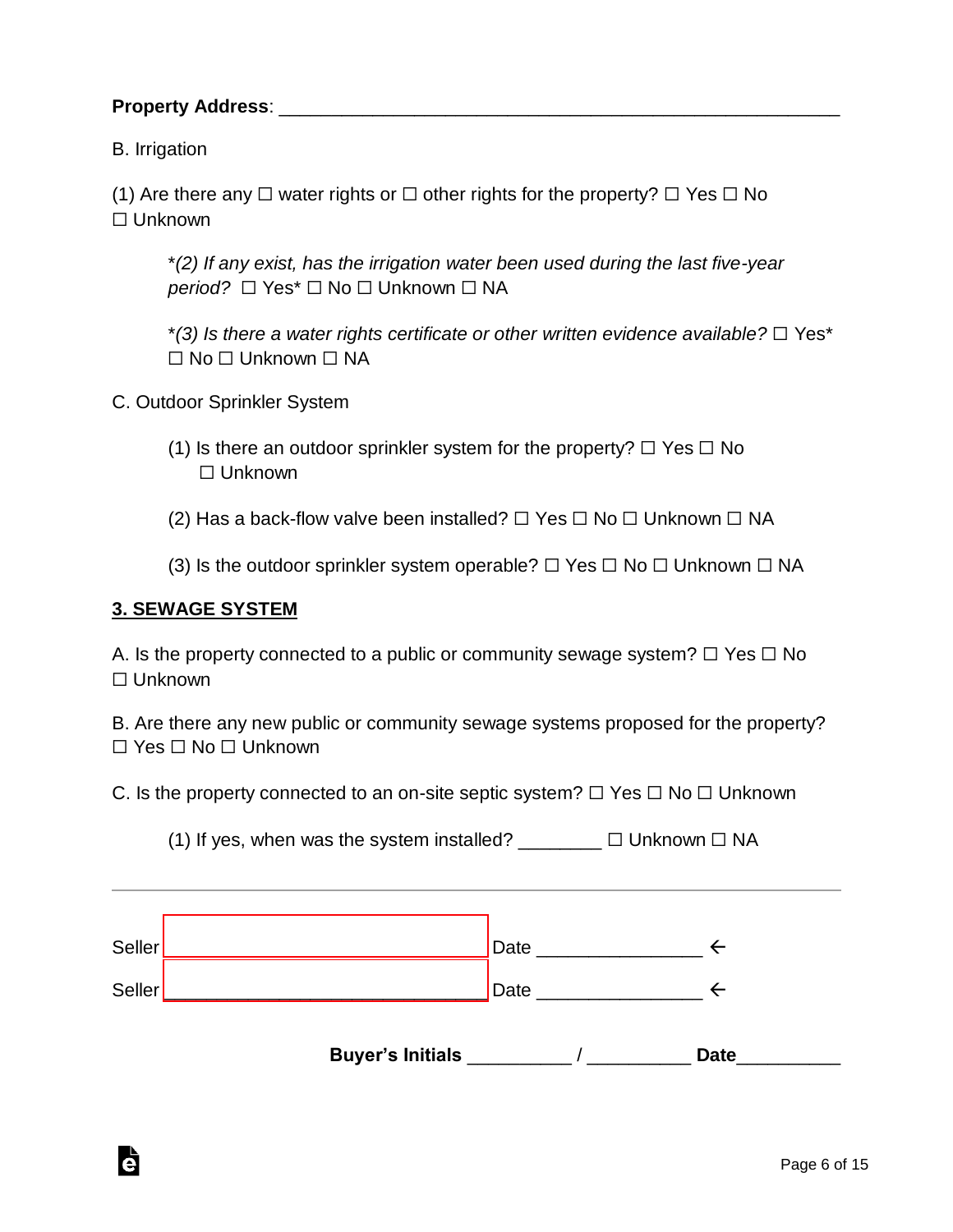Ġ

(2) \*If yes, was the system installed by permit?  $\Box$  Yes  $\Box$  No  $\Box$  Unknown  $\Box$  NA

(3) \*Has the system been repaired or altered?  $\Box$  Yes\*  $\Box$  No  $\Box$  Unknown  $\Box$  NA

(4) \*Has the condition of the system been evaluated and a report issued?  $\Box$  Yes ☐ No ☐ Unknown ☐ NA

(5) Has the septic tank ever been pumped?  $\Box$  Yes  $\Box$  No  $\Box$  Unknown  $\Box$  NA

If yes, when?  $\_\_\_\_\_\_\_\_\_\_\\Box$   $\Box$  NA

(6) Does the system have a pump?  $\Box$  Yes  $\Box$  No  $\Box$  Unknown  $\Box$  NA

(7) Does the system have a treatment unit such as a sand filter or an aerobic unit? □ Yes □ No □ Unknown □ NA

(8) \*Is a service contract for routine maintenance required for the system?  $\Box$  Yes ☐ No ☐ Unknown ☐ NA

(9) Are all components of the system located on the property?  $\Box$  Yes  $\Box$  No ☐ Unknown ☐ NA

\*D. *Are there any sewage system problems or needed repairs?* ☐ Yes\* ☐ No ☐ Unknown

E. Does your sewage system require on-site pumping to another level?  $\Box$  Yes\*  $\Box$  No ☐ Unknown

| Seller | Date |  |
|--------|------|--|
| Seller | Date |  |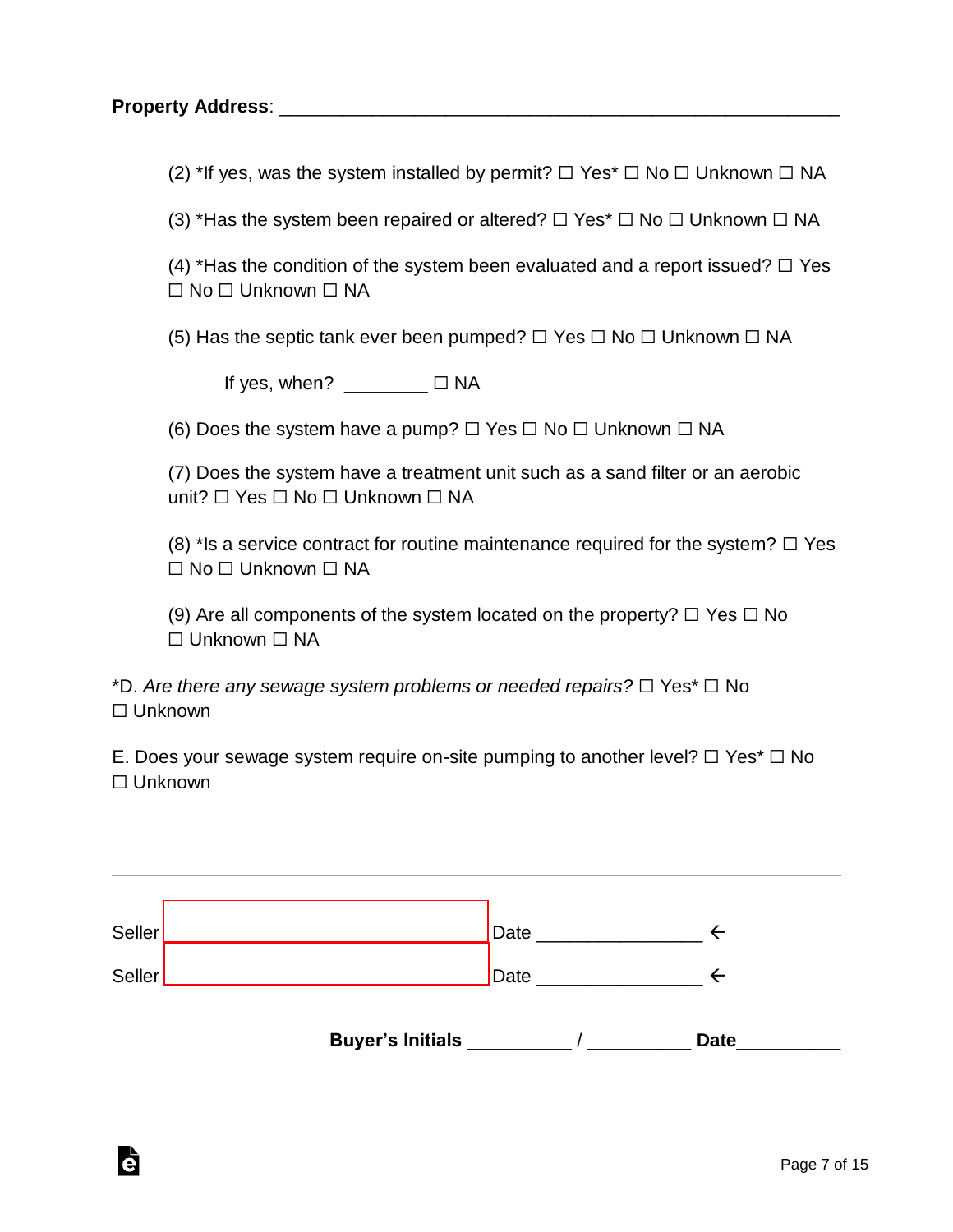#### **4. DWELLING INSULATION**

- A. Is there insulation in the:
	- (1) Ceiling? ☐ Yes ☐ No ☐ Unknown
	- (2) Exterior walls? ☐ Yes ☐ No ☐ Unknown
	- (3) Floors? ☐ Yes ☐ No ☐ Unknown
- B. Are there any defective insulated doors or windows?  $\Box$  Yes  $\Box$  No  $\Box$  Unknown

#### **5. DWELLING STRUCTURE**

Ġ

\*A. *Has the roof leaked?* ☐ Yes\* ☐ No ☐ Unknown

If yes, has it been repaired?  $□$  Yes  $□$  No  $□$  Unknown  $□$  NA

B. Are there any additions, conversions or remodeling? □ Yes □ No □ Unknown

If yes, was a building permit required?  $□$  Yes  $□$  No  $□$  Unknown  $□$  NA

If yes, was a building permit obtained? ☐ Yes ☐ No ☐ Unknown ☐ NA

If yes, was final inspection obtained? ☐ Yes ☐ No ☐ Unknown ☐ NA

C. Are there smoke alarms or detectors?  $\Box$  Yes  $\Box$  No  $\Box$  Unknown

D. Are there carbon monoxide alarms? □ Yes □ No □ Unknown

E. Is there a woodstove or fireplace insert included in the sale?  $\Box$  Yes  $\Box$  No ☐ Unknown

| Seller |                         | Date |             |
|--------|-------------------------|------|-------------|
| Seller |                         | Date |             |
|        | <b>Buyer's Initials</b> |      | <b>Date</b> |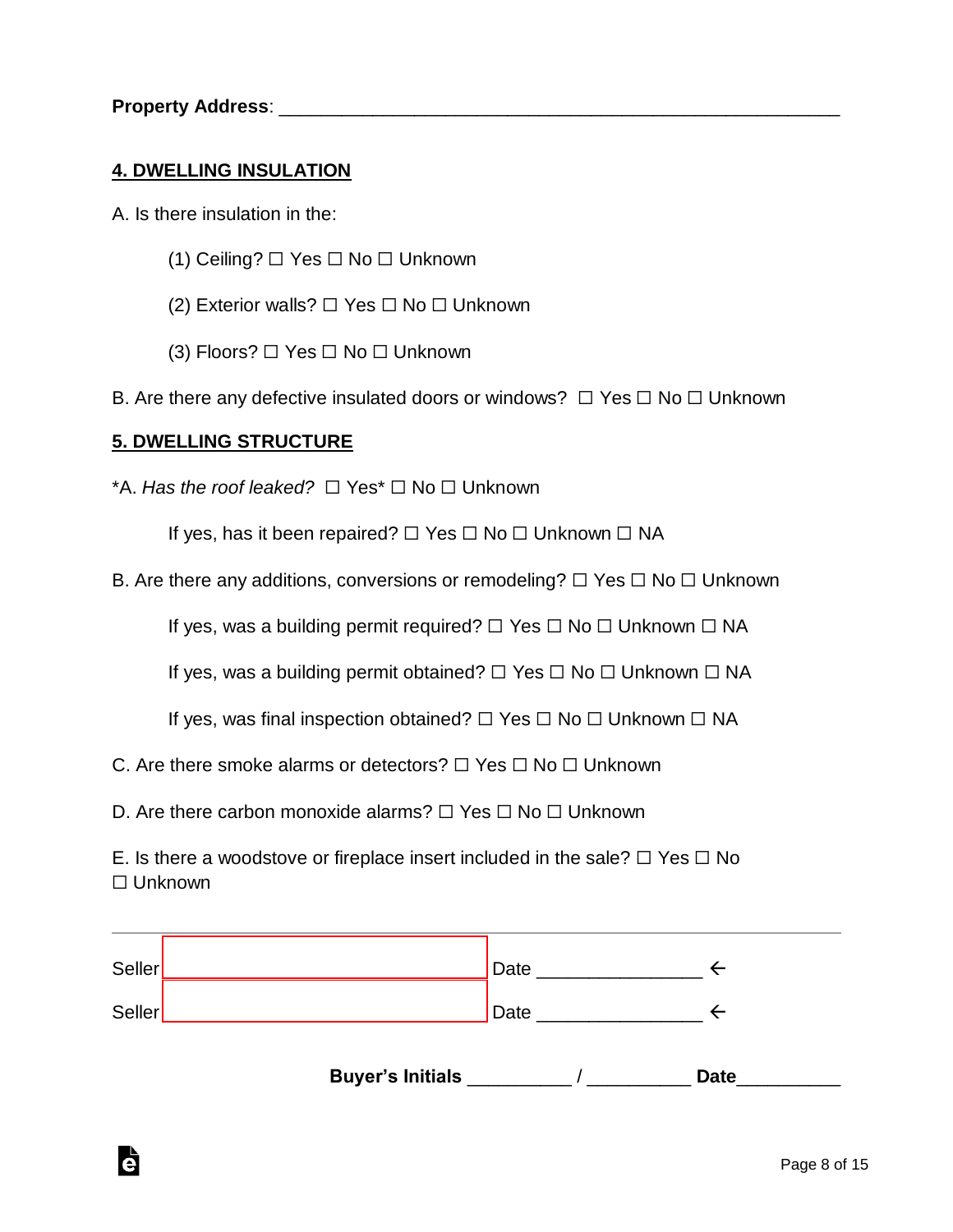Ġ

\*If yes, what is the make? \_\_\_\_\_\_\_\_\_\_\_\_\_\_\_\_\_\_\_\_\_\_\_\_\_\_\_\_\_\_\_

\*If yes, was it installed with a permit?  $\Box$  Yes\*  $\Box$  No  $\Box$  Unknown  $\Box$  NA

\*If yes, is a certification label issued by the United States Environmental Protection Agency (EPA) or the Department of Environmental Quality (DEQ) affixed to it? □ Yes<sup>\*</sup> □ No □ Unknown □ NA

\*F. *Has pest and dry rot, structural or "whole house" inspection been done within the last three years?* □ Yes<sup>\*</sup> □ No □ Unknown

\*G. *Are there any moisture problems, areas of water penetration, mildew odors or other moisture conditions (especially in the basement)?* □ Yes<sup>\*</sup> □ No □ Unknown

\*If yes, explain on attached sheet the frequency and extent of problem and any insurance claims, repairs or remediation done.

H. Is there a sump pump on the property?  $\Box$  Yes  $\Box$  No  $\Box$  Unknown

I. Are there any materials used in the construction of the structure that are or have been the subject of a recall, class action suit, settlement or litigation?  $\Box$  Yes  $\Box$  No ☐Unknown

If yes, what are the materials? \_\_\_\_\_\_\_\_\_\_\_\_\_\_\_\_\_\_\_\_\_\_\_\_\_\_\_\_\_\_\_

(1) Are there problems with the materials?  $\Box$  Yes  $\Box$  No  $\Box$  Unknown  $\Box$  NA

(2) Are the materials covered by a warranty?  $\Box$  Yes  $\Box$  No  $\Box$  Unknown  $\Box$  NA

(3) Have the materials been inspected?  $\Box$  Yes  $\Box$  No  $\Box$  Unknown  $\Box$  NA

(4) Have there ever been claims filed for these materials by you or by previous owners? ☐ Yes ☐ No ☐ Unknown ☐ NA

|  | $\Box$ NA |      |
|--|-----------|------|
|  |           |      |
|  |           |      |
|  |           | Date |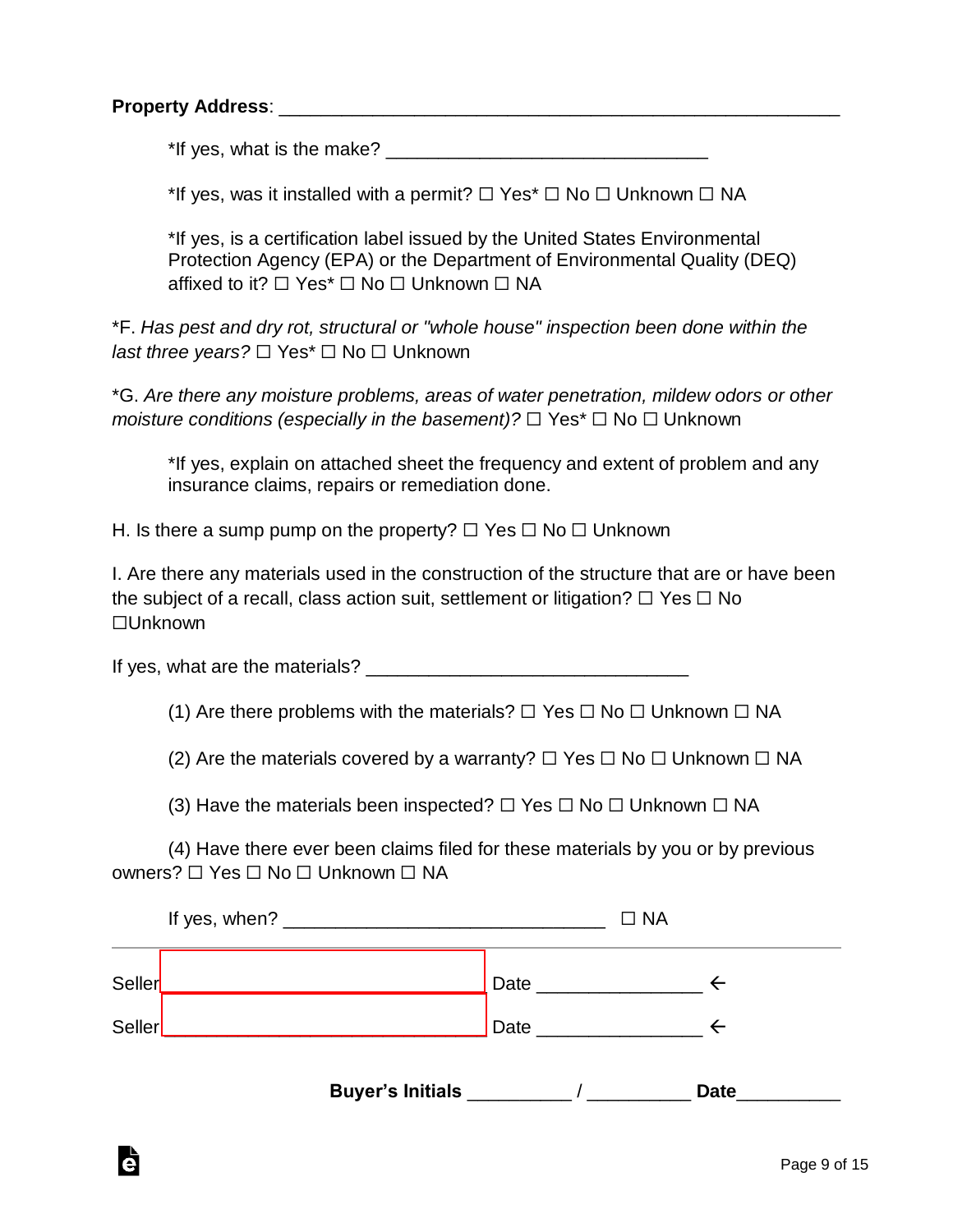(5) Was money received?  $\Box$  Yes  $\Box$  No  $\Box$  Unknown  $\Box$  NA

(6) Were any of the materials repaired or replaced?  $\Box$  Yes  $\Box$  No  $\Box$  Unknown ☐ NA

#### **6. DWELLING SYSTEMS AND FIXTURES**

If the following systems or fixtures are included in the purchase price, are they in good working order on the date this form is signed by Seller?

A. Electrical system, including wiring, switches, outlets and service  $\Box$  Yes  $\Box$  No ☐ Unknown

B. Plumbing system, including pipes, faucets, fixtures and toilets  $\Box$  Yes  $\Box$  No ☐ Unknown

- C. Water heater tank ☐ Yes ☐ No ☐ Unknown
- D. Garbage disposal  $□$  Yes  $□$  No  $□$  Unknown  $□$  NA
- E Built-in range and oven □ Yes □ No □ Unknown □ NA
- F. Built-in dishwasher ☐ Yes ☐ No ☐ Unknown ☐ NA
- G. Sump pump  $□$  Yes  $□$  No  $□$  Unknown  $□$  NA
- H. Heating and cooling systems

Ġ

- (1) Heating systems  $\Box$  Yes  $\Box$  No  $\Box$  Unknown  $\Box$  NA
- (2) Cooling systems  $□$  Yes  $□$  No  $□$  Unknown  $□$  NA
- I. Security system ☐ Owned ☐ Leased -- ☐ Yes ☐ No ☐ Unknown ☐ NA

| Seller | Date |  |
|--------|------|--|
| Seller | Date |  |
|        |      |  |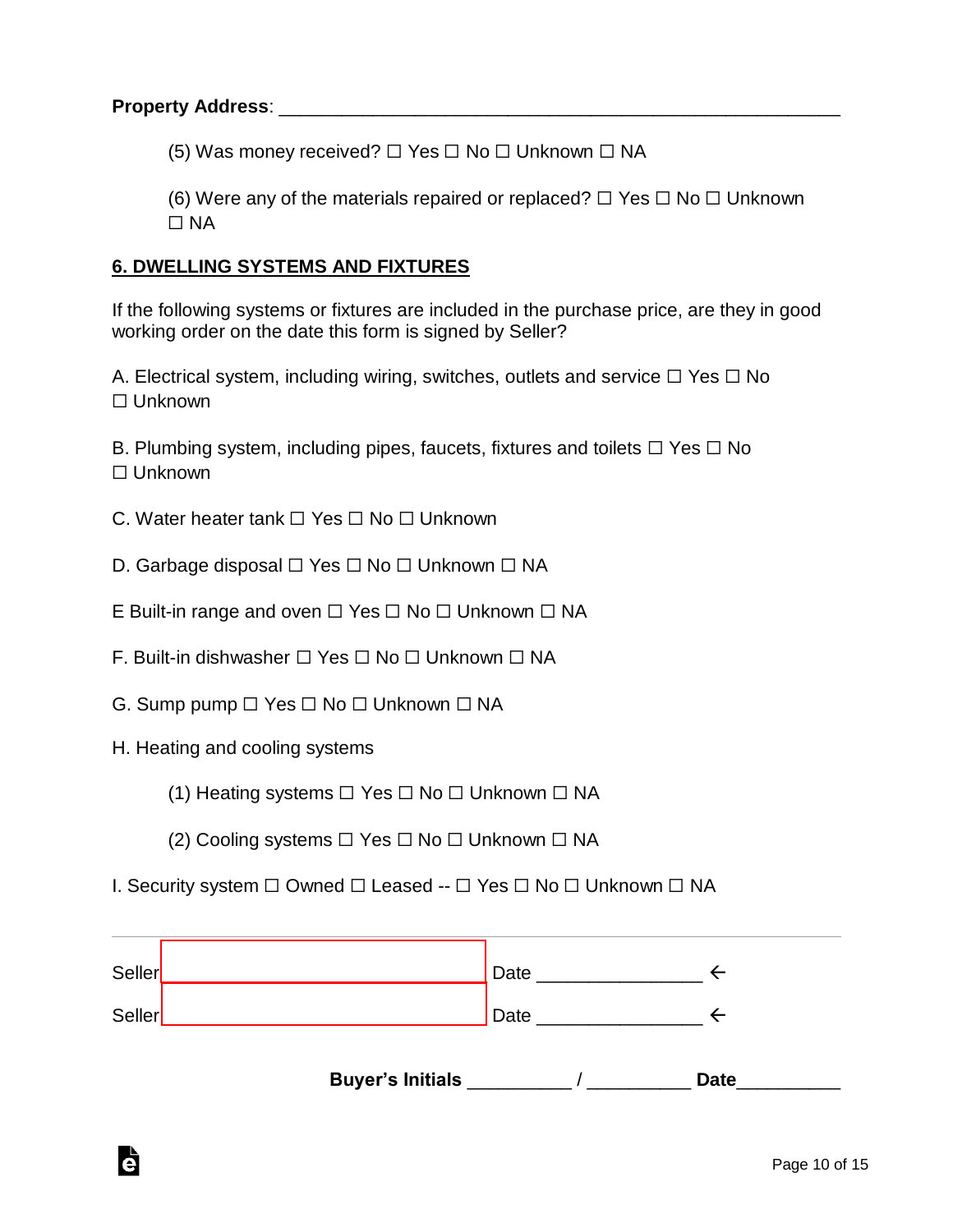#### **Property Address:** <u>and the set of the set of the set of the set of the set of the set of the set of the set of the set of the set of the set of the set of the set of the set of the set of the set of the set of the set of</u>

J. Are there any materials or products used in the systems and fixtures that are or have been the subject of a recall, class action settlement or other litigations?  $\Box$  Yes  $\Box$  No ☐ Unknown

If yes, what product? \_\_\_\_\_\_\_\_\_\_\_\_\_\_\_\_\_\_\_\_\_\_\_\_\_\_\_\_\_\_\_

(1) Are there problems with the product?  $\Box$  Yes  $\Box$  No  $\Box$  Unknown  $\Box$  NA

(2) Is the product covered by a warranty?  $\Box$  Yes  $\Box$  No  $\Box$  Unknown  $\Box$  NA

(3) Has the product been inspected?  $\Box$  Yes  $\Box$  No  $\Box$  Unknown  $\Box$  NA

(4) Have claims been filed for this product by you or by previous owners?  $\Box$  Yes ☐ No ☐ Unknown ☐ NA

If yes, when?  $\blacksquare$ 

(5) Was money received?  $\Box$  Yes  $\Box$  No  $\Box$  Unknown  $\Box$  NA

(6) Were any of the materials or products repaired or replaced?  $\Box$  Yes  $\Box$  No ☐ Unknown ☐ NA

#### **7. COMMON INTEREST**

à

A. Is there a Home Owners' Association or other governing entity?  $\Box$  Yes  $\Box$  No ☐ Unknown

Name of Association or Other Governing Entity Contact Person **Exercise 20** Address \_\_\_\_\_\_\_\_\_\_\_\_\_\_\_\_\_\_\_\_\_\_\_\_\_\_\_\_\_\_\_\_\_\_\_\_\_\_\_\_\_\_\_\_\_\_\_\_\_\_\_\_\_\_\_\_\_\_\_\_\_\_ Phone Number **Example 20** Seller  $\leftarrow$  Date  $\leftarrow$ Seller  $\leftarrow$  Date  $\leftarrow$ **Buyer's Initials** \_\_\_\_\_\_\_\_\_\_ / \_\_\_\_\_\_\_\_\_\_ **Date**\_\_\_\_\_\_\_\_\_\_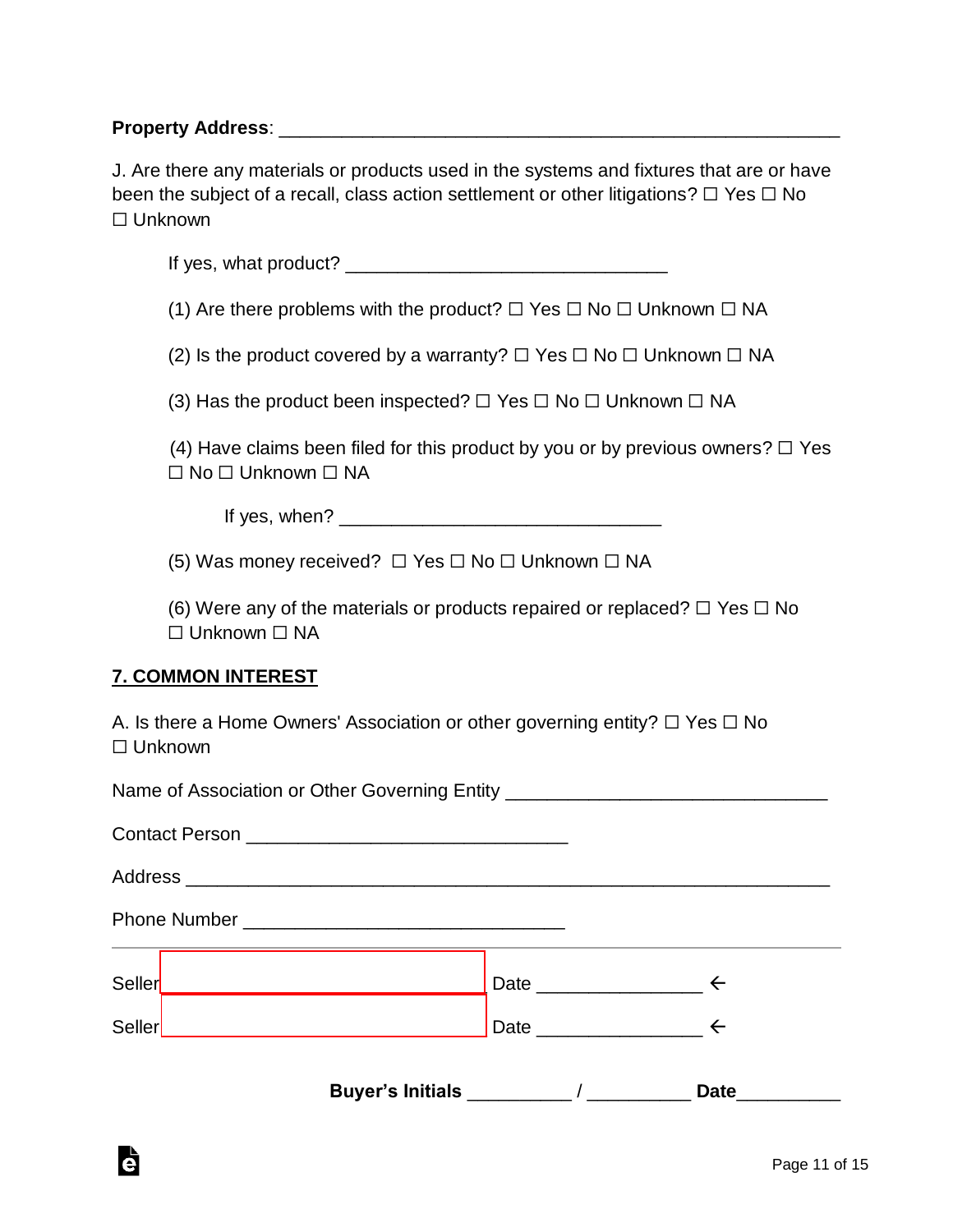B. Regular periodic assessments: \$\_\_\_\_\_\_\_\_\_\_ per □ Month □ Year □ Other

\*C. *Are there any pending or proposed special assessments?* ☐ Yes\* ☐ No ☐ Unknown

D. Are there shared "common areas" or joint maintenance agreement for facilities like walls, fences, pools, tennis courts, walkways or other areas co-owned in undivided interest with others? ☐ Yes ☐ No ☐ Unknown

E. Is the Home Owners' Association or other governing entity a party to pending litigation or subject to an unsatisfied judgment? ☐ Yes ☐ No ☐ Unknown ☐ NA

F. Is the property in violation of recorded covenants, conditions and restrictions or in violation of other bylaws or governing rules, whether recorded or not?  $\Box$  Yes  $\Box$  No ☐ Unknown ☐ NA

#### **8. SEISMIC**

A. Was the house constructed before 1974? □ Yes □ No □ Unknown

If yes, has the house been bolted to its foundation?  $\Box$  Yes  $\Box$  No  $\Box$  Unknown

#### **9. GENERAL**

A. Are there problems with settling, soil, standing water or drainage on the property or in the immediate area? □ Yes □ No □ Unknown

B. Does the property contain fill?  $\Box$  Yes  $\Box$  No  $\Box$  Unknown

C. Is there any material damage to the property or any of the structure(s) from fire, wind, floods, beach movements, earthquake, expansive soils or landslides? ☐ Yes ☐ No ☐ Unknown

| Seller<br>Seller |                         | Date |             |
|------------------|-------------------------|------|-------------|
|                  | <b>Buyer's Initials</b> | Date | <b>Date</b> |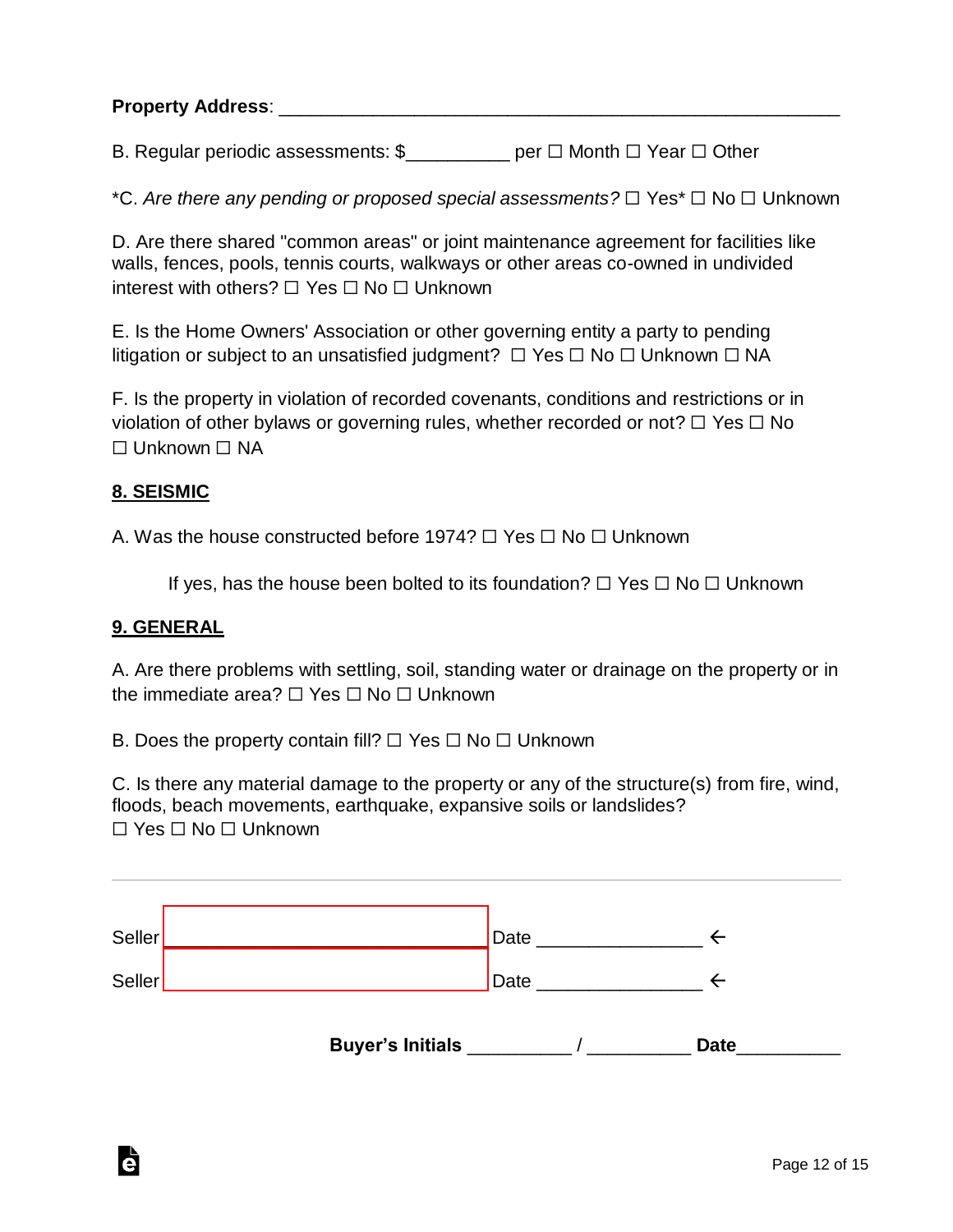D. Is the property in a designated floodplain?  $\Box$  Yes  $\Box$  No  $\Box$  Unknown

E. Is the property in a designated slide or other geologic hazard zone?  $\Box$  Yes  $\Box$  No ☐ Unknown

\*F. *Has any portion of the property been tested or treated for asbestos, formaldehyde, radon, gas, lead-based paint, mold, fuel or chemical storage tanks or contaminated soil or water?* □ Yes<sup>\*</sup> □ No □ Unknown

G. Are there any tanks or underground storage tanks (e.g., septic, chemical, fuel, etc.) on the property? ☐ Yes ☐ No ☐ Unknown

H. Has the property ever been used as an illegal drug manufacturing or distribution site? ☐ Yes ☐ No ☐ Unknown

*\*If yes, was a Certificate of Fitness issued?* ☐ Yes ☐ No ☐ Unknown ☐ NA

I. Has the property been classified as forestland-urban interface?  $\Box$  Yes  $\Box$  No ☐ Unknown

#### **10. FULL DISCLOSURE BY SELLER(S)**

Ġ

\*A. *Are there any other material defects affecting this property or its value that a prospective buyer should know about*? ☐ Yes\* ☐ No

If yes, describe the defect on attached sheet and explain the frequency and extent of the problem and any insurance claims, repairs or remediation?

| Seller |                          | Date |                                                                                                                 |             |
|--------|--------------------------|------|-----------------------------------------------------------------------------------------------------------------|-------------|
| Seller |                          |      | Date and the state of the state of the state of the state of the state of the state of the state of the state o |             |
|        | Buyer's Initials _______ |      |                                                                                                                 | <b>Date</b> |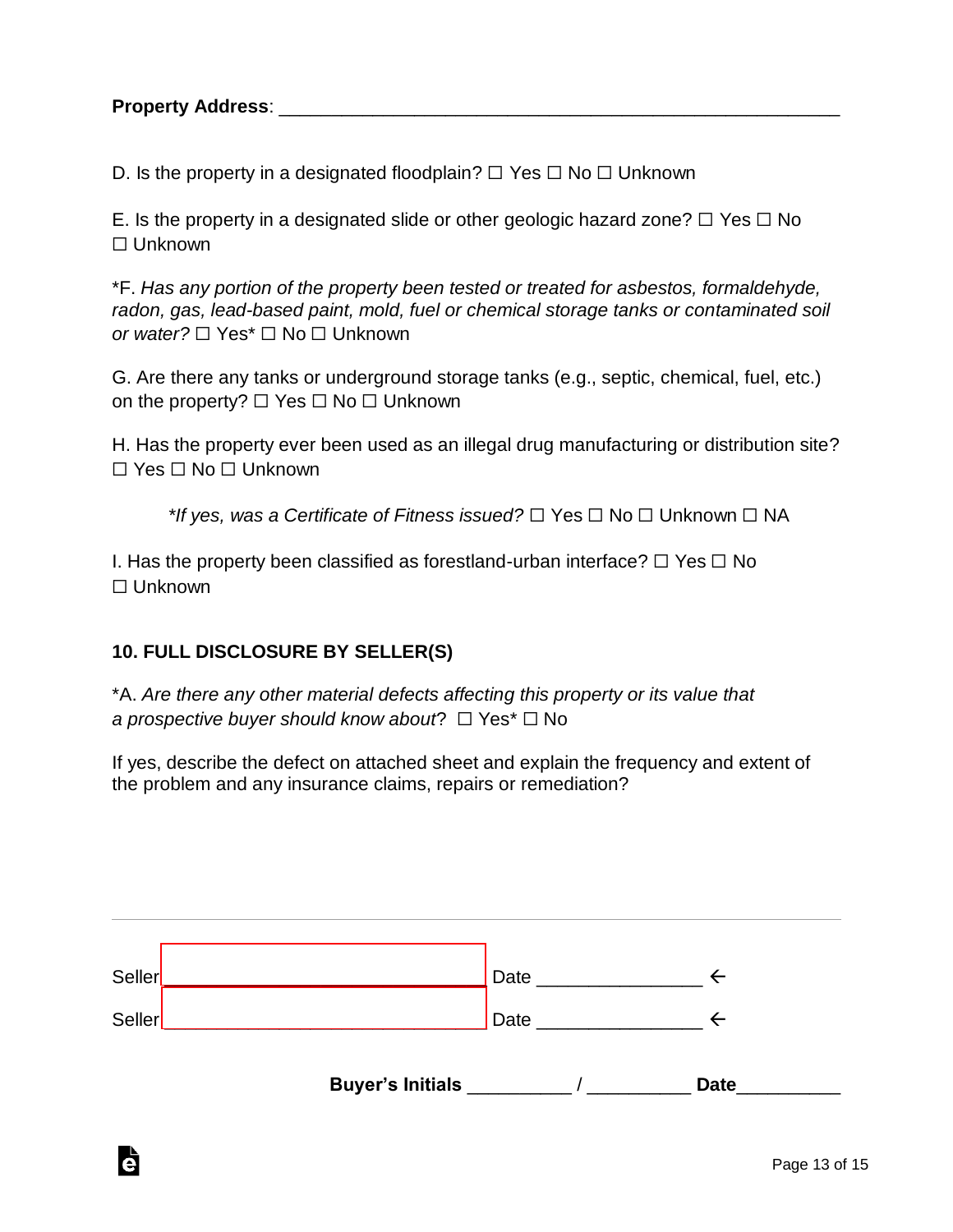à

# **VERIFICATION**

The foregoing answers and attached explanations (if any) are complete and correct to the best of my/our knowledge and I/we have received a copy of this disclosure statement. I/we authorize my/our agents to deliver a copy of this disclosure statement to all prospective buyers of the property or their agents.

\_\_\_\_\_\_ (complete even if zero) Number of pages of explanations are attached.

| Seller | Date |  |  |
|--------|------|--|--|
|        |      |  |  |
| Seller | Date |  |  |

## **II.BUYER'S ACKNOWLEDGMENT**

A. As buyer(s), I/we acknowledge the duty to pay diligent attention to any material defects that are known to me/us or can be known by me/us by utilizing diligent attention and observation.

B. Each buyer acknowledges and understands that the disclosures set forth in this statement and in any amendments to this statement are made only by the seller and are not the representations of any financial institution that may have made or may make a loan pertaining to the property, or that may have or take a security interest in the property, or of any real estate licensee engaged by the seller or buyer. A financial institution or real estate licensee is not bound by and has no liability with respect to any representation, misrepresentation, omission, error or inaccuracy contained in another party's disclosure statement required by this section or any amendment to the disclosure statement.

C. Buyer (which term includes all persons signing the "Buyer's Acknowledgment" portion of this disclosure statement below) hereby acknowledges receipt of a copy of this disclosure statement (including attachments, if any) bearing seller's signature(s).

DISCLOSURES, IF ANY, CONTAINED IN THIS FORM ARE PROVIDED BY THE SELLER ON THE BASIS OF SELLER'S ACTUAL KNOWLEDGE OF THE PROPERTY AT THE TIME OF DISCLOSURE. IF THE SELLER HAS FILLED OUT SECTION 2 OF THIS FORM, YOU, THE BUYER, HAVE FIVE BUSINESS DAYS FROM THE SELLER'S DELIVERY OF THIS DISCLOSURE STATEMENT TO REVOKE YOUR OFFER BY DELIVERING YOUR SEPARATE SIGNED WRITTEN STATEMENT OF REVOCATION TO THE SELLER DISAPPROVING THE SELLER'S DISCLOSURE UNLESS YOU WAIVE THIS RIGHT AT OR PRIOR TO ENTERING INTO A SALE AGREEMENT.